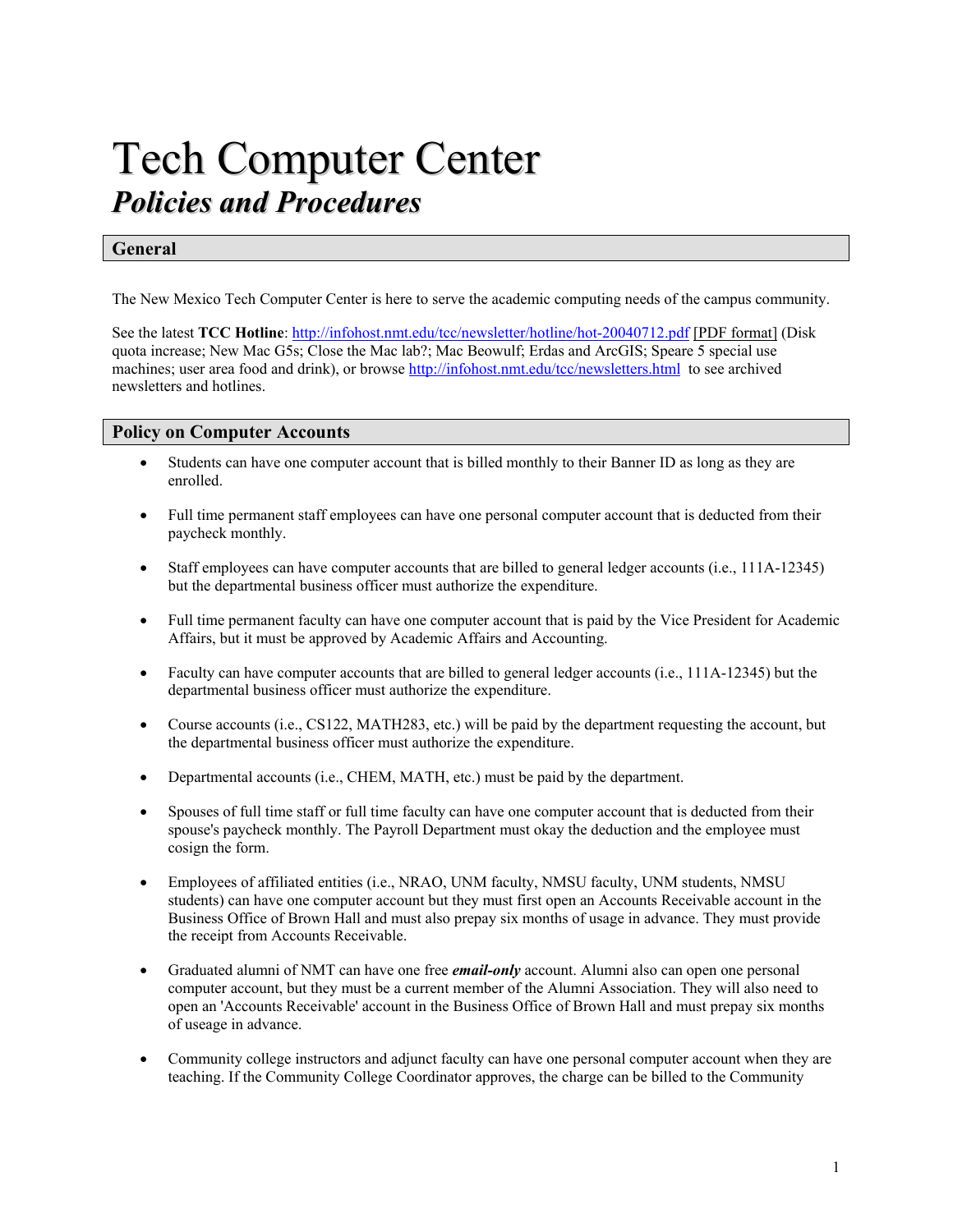College; otherwise the employee must first open an Accounts Receivable account in the Business Office of Brown Hall and must also prepay six months of usage in advance.

- Graduated alumni of New Mexico Tech can have one free email account.
- Community college instructors and adjunct faculty can have one personal computer account when they are teaching. If the Community College Coordinator approves, the charge can be billed to the Community College; otherwise, the employee must first open an Accounts Receivable account in the Business Office of Brown Hall, and must also prepay six months of usage in advance.
- Master of Science Teaching students can keep their computer account for the entire year after they enroll in a summer MST class. Enrollment in the MST program must be verified with the Educational Outreach Programs Coordinator.

# **Access and Usage Policy**

## **Approved by the Faculty Council, October 2, 2003; Approval by Board of Regents is pending.**

## **Introduction**

Open access to the academic network and associated academic computer facilities (Academic Computer Network or ACN) of the New Mexico Institute of Mining and Technology (Tech) and the world is a privilege and requires that individual users act responsibly. Users must respect the rights of other users, respect the integrity of the systems and related physical resources, and observe all relevant laws, regulations, and contractual obligations. This document has been prepared to help people retain that privilege. The preparation of this document included review and modification by the people using the Tech academic network and computers.

This document contains the official policy on access and use of the academic computing facilities and the academic network at Tech. In addition to this policy academic departments at Tech may have supplemental computer usage policies. You will need to contact them to find out about their policy.

The policy presented here applies to all academic computer systems at Tech, regardless of their operating system or manufacturer.

The term "academic computer" is meant to include any computer that is used primarily for academic efforts at Tech. It may or may not be connected to the Ethernet network at Tech. The term "academic computer system" may include network resources as well as the computer.

The phrase "general use academic computer facility" is meant to include facilities, machines, and peripherals that are intended to be used by more than one person in support of the Tech's educational mission. (This would, as an example, include user areas that a department has created for use by students enrolled in its programs. It would not necessarily include computing facilities in a professor's office.)

The term "Computer Staff" includes any professional staff and part-time student employees who work in academic computer facilities.

None of the statements in this policy are to be interpreted in a manner that would hinder the educational mission of Tech. If there is conflict, or ambiguity, between statements of this policy and those of other Institute policies, they will be resolved by the Director for Academic Computing and the appropriate Tech representative(s).

This policy will naturally change over the course of time as required to stay abreast of changes in the direction of Tech, in the computer field, and in society. Any such changes will be subject to comment and review by the Tech community and will require approval by such bodies as the President of Tech deems necessary, before going into effect.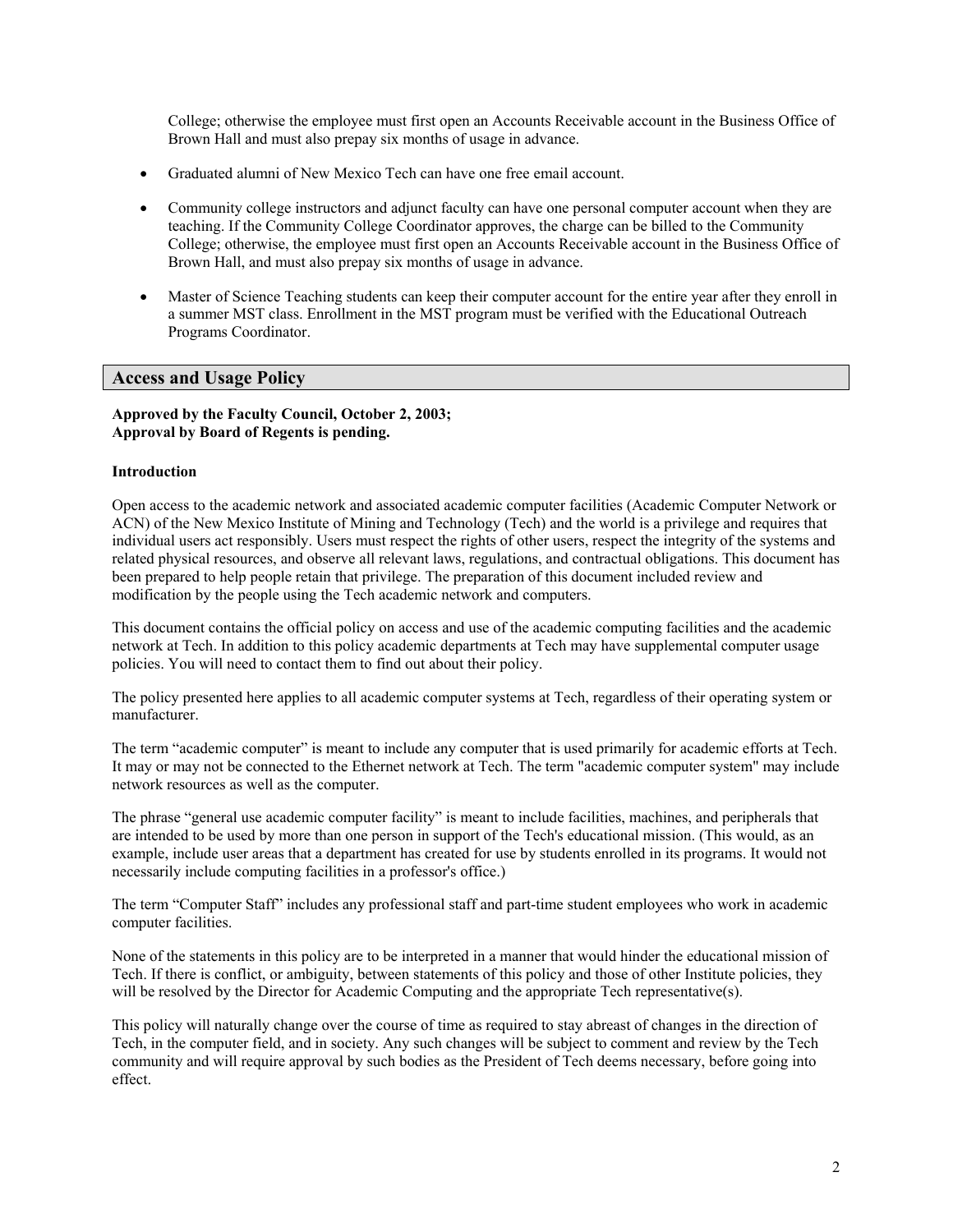#### **Advisories**

All data on any academic computer are considered to be the sole property of the owner of the account that created the data, except in instance where the account owner has previously assigned those rights to another or the original work is not that of the account owner.

#### **Access to Academic Computing Facilities**

Any member of Tech may apply for an account to use designated general use academic computing facilities. Accounts may also be created for faculty and staff of other schools by special arrangement. Valid identification must be presented when applying for an account. Students may also be required to present a current class schedule and proof of validation to show that any required fees have been paid.

Each account holder (or applicant) is required to supply the Computer Staff with the information necessary to properly maintain the system's account information database. [It should be noted that portions of this data may be accessible to anyone with access to the system and that some of the Computer Staff would have full access to the database. In particular, no right to anonymity or privacy exists. That is, users should know that it is possible for others to determine a user's name, given their login id.]

Persons granted special access means (e.g. means to access facilities outside the normal hours of operation) must restrict this access to themselves. If they wish to have permission to allow others access to their special privilege, they must specifically ask for it. In any case they must understand that the responsibility for the facilities so accessed still rests with them. In no case should the means of access (keys, access cards, combinations, passwords, etc.) be lent or given to others and if this occurs, access may subsequently be denied to both the user and the borrower.

## **Client Privileges and Responsibilities**

Prior to receiving the privileges associated with an academic computer account, users must sign a statement that they also accept the responsibilities that accompany those privileges. People using the academic computer facilities are responsible at all times for using those facilities in a manner that is consistent with this policy and its intent.

They are responsible for obeying all official notices posted in the user areas, attached to equipment, displayed in the message of the day, posted in local policy newsgroups by appropriate staff members, or announced using electronic mail. They are also responsible for knowing and abiding by the policy set forth in this document, along with any changes announced by any of the means noted in this paragraph.

Users are also responsible for any and all activity initiated by their account. For this reason, as well as to protect their own data, they should select a secure password for their account and keep that password secret at all times. Passwords should not be written down, stored online, or given to others. (Passwords should never be given to ANYONE, even to someone claiming to be a Computer Staff member.)

Users are responsible for protecting their own files and data from reading and/or writing by others, with whatever protection mechanics are provided by the operating system in use. They are also responsible for picking up their printer output in a timely fashion to avoid theft or disposal.

Those using the academic computing facilities must act in a manner that will not cause damage to the academic computing resources of Tech. Examples of acts that can damage Tech's computing resources include, but are not limited to, electronic distribution of chain-letters, pyramid-schemes, harassing mail, illegal mail and posting material inappropriate for a targeted Usenet news group.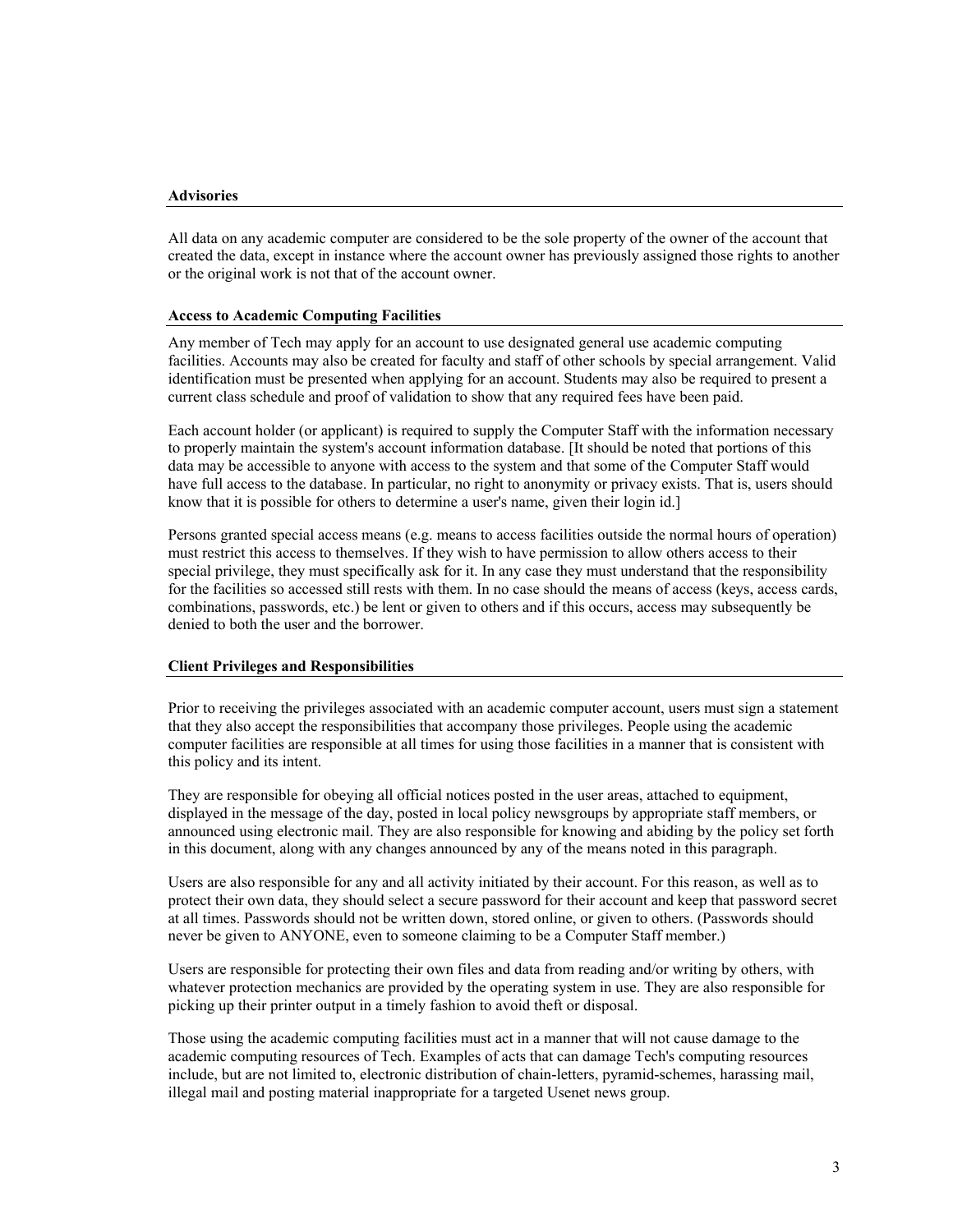Theft, accidental damage, or damage caused by other parties must be reported to the Computer Staff as soon as possible so that corrective action can be taken.

Anyone observing or suspecting security violations, harassment, or other inappropriate behavior (for example, noise pollution in a user area) is encouraged to report such behavior to the Computer Staff.

## **Proper Use**

The academic computing facilities exist as a resource of Tech to support its missions. The academic computing facilities are not to be used for any commercial activity not already associated with legitimate research activity. Commercial activities include, but are not limited to, consulting, typing services, and developing software for sale.

Game playing and the development of computer games are permitted on academic systems only when resources and facilities permit. These activities may be limited by time and locations. Work in pursuit of the goals of Tech has priority over game playing and game development (unrelated to course work).

Many resources, such as consoles, disk space, CPU cycles, network bandwidth, printer queues, batch queues, and software licenses, are shared by many people. Use of one or more of these resources in any way that unreasonably restricts its use by others is inappropriate and may require action by the Computer Staff to free the resource. Anyone repeatedly using these limited resources in an unreasonable way, and showing willful disregard for this policy, may be seen as attempting to deny services to others and may lose their access.

Anyone conducting experiments on computer security or self-replicating code must have that activity initially, and then periodically, reviewed to address the risks the work may place upon the rest of the Tech community. The Director of Academic Computing must be notified of the activities of such work well in advance of their occurrence in order to evaluate the risks involved. When possible, special arrangements will be made to provide an adequate environment for these efforts without risking damage to, or impairment of, other's work. Codes that fall into the above categories would include, but not be limited to, virus code, worm code, password cracking code, and password grabbing code.

The state of the systems security at any given time is not to be interpreted as an opportunity for abuse either by attempting to harm the systems or by stealing copyrighted or licensed software. Deliberate alteration of system files can be considered vandalism or malicious destruction of Tech property.

The ability to connect to other systems via the network does not imply the privilege to make use of or even connect to these systems unless properly authorized by the owner(s) of the system(s) in question. Tech facilities and network connections may not be used for the purposes of making unauthorized connections to, breaking into, or adversely affecting the performance of other systems on the network, whether these systems are Tech owned or not.

Other organizations that operate computing and network facilities that are reachable from Tech may have their own policies governing the use of those resources. When accessing remote resources from Tech facilities users are responsible for obeying both the policies set forth in this document and the policies of the other organizations.

## **Computer Staff Authorities and Responsibilities**

Tech attempts to acquire and maintain resources that will be beneficial to most people. Tech also makes every reasonable effort to provide sufficient resources to ensure that reasonable use is possible for all users.

Tech will not, at its own expense, acquire, write, or maintain programs or hardware peculiar to a particular person's application. Tech will maintain a person's resources, at that person's expense, if there is sufficient time and staff available to do so. The Computer Staff has the responsibility to provide, when possible,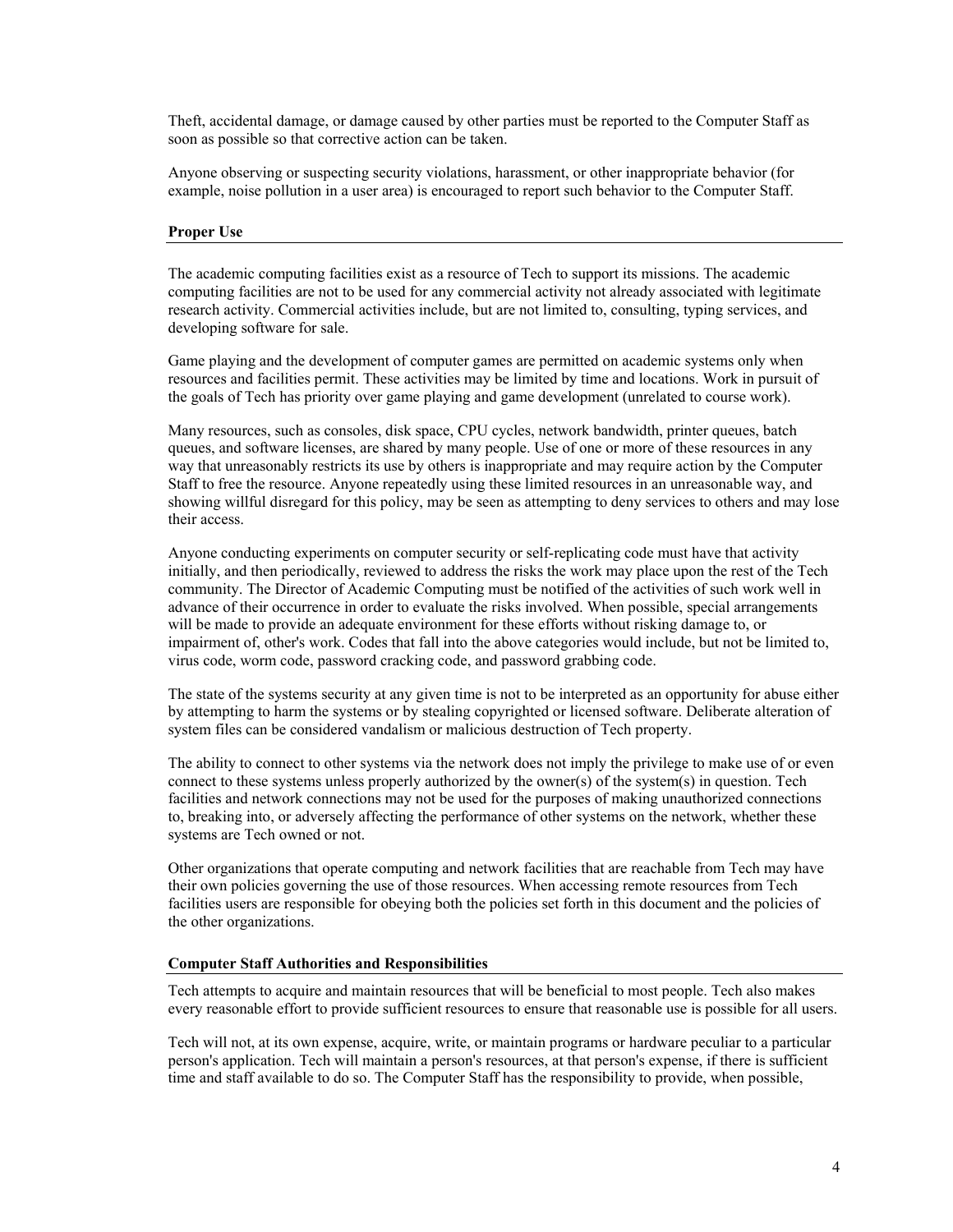advance notice of system shutdowns for maintenance, upgrades, or changes so that people may plan around periods of system unavailability.

However, under some circumstances, the Computer Staff may shut down a system with little or no advance notification. Every effort will be made to give people a chance to save their work before the system is taken out of service.

From time to time the Computer Staff may be required to adversely affect a person's work (for example, terminate their process) to protect either the computer system (machines and/or network) or other people's work. When such action is required the Computer Staff will attempt to contact the users in question and inform them what needs to be done. If they cannot be contacted in the time permitted by the situation, then the Computer Staff member responsible for affecting the users' work must deliver notification, to the user, of what happened and if possible what can be done to prevent it from happening again.

In accordance with federal and state law, the Computer Staff will undertake reasonable effort to maintain the privacy of a person's files, electronic mail, and printer listings. The following actions will require prior authorization, by the faculty or staff member responsible for granting accounts on the systems in question, before they can be carried out:

- 1. Disclosure of these files to Tech officials with a legitimate and necessary interest.
- 2. Examination of a person's files, electronic mail, or printer listings in the normal course of examining and repairing system problems, and when investigating instances of improper use of academic computing facilities.

Computer Staff are also responsible for reporting any violations of Tech policy, state law, or federal law pertaining to the use of Tech computer facilities to the appropriate authorities whenever such violations come to their attention.

## **Copyrights and Licenses**

It is against federal or state law and this policy to violate copyrights or patents. This applies to, but is not limited to: software, music, video, and any eligible digital item. It is against this policy and against federal or state law, to violate software license agreements.

Copying of licensed software is illegal except as allowed for by the license. Licensed software is not to be copied by anybody except as allowed by license. Many software packages have a limited number of licenses and so require people to share the licenses. The license agreements for some software found on academic computing systems may specifically restrict the software to instructional use. The System Administrator for the system on which the software resides must be consulted beforehand when planning the use of third party software (found on academic computing systems) for research or administrative tasks in lieu of purchasing research or administrative licenses for this software. To ensure compliance, only the System Administrator for the system may install software on that system.

Source code for licensed software may not be included in any software developed at Tech, in part or in whole, except as specifically permitted by the license pertaining to that source code.

If you have doubts, or questions, about the legality of copying any software, please contact the Director of Academic Computing before you undertake any copying.

## **Violations and Discipline**

## **Violations**

Students and other users of the New Mexico Institute of Mining and Technology Academic Computer Network (ACN) facilities and equipment are expected to adhere at all times to the rules and guidelines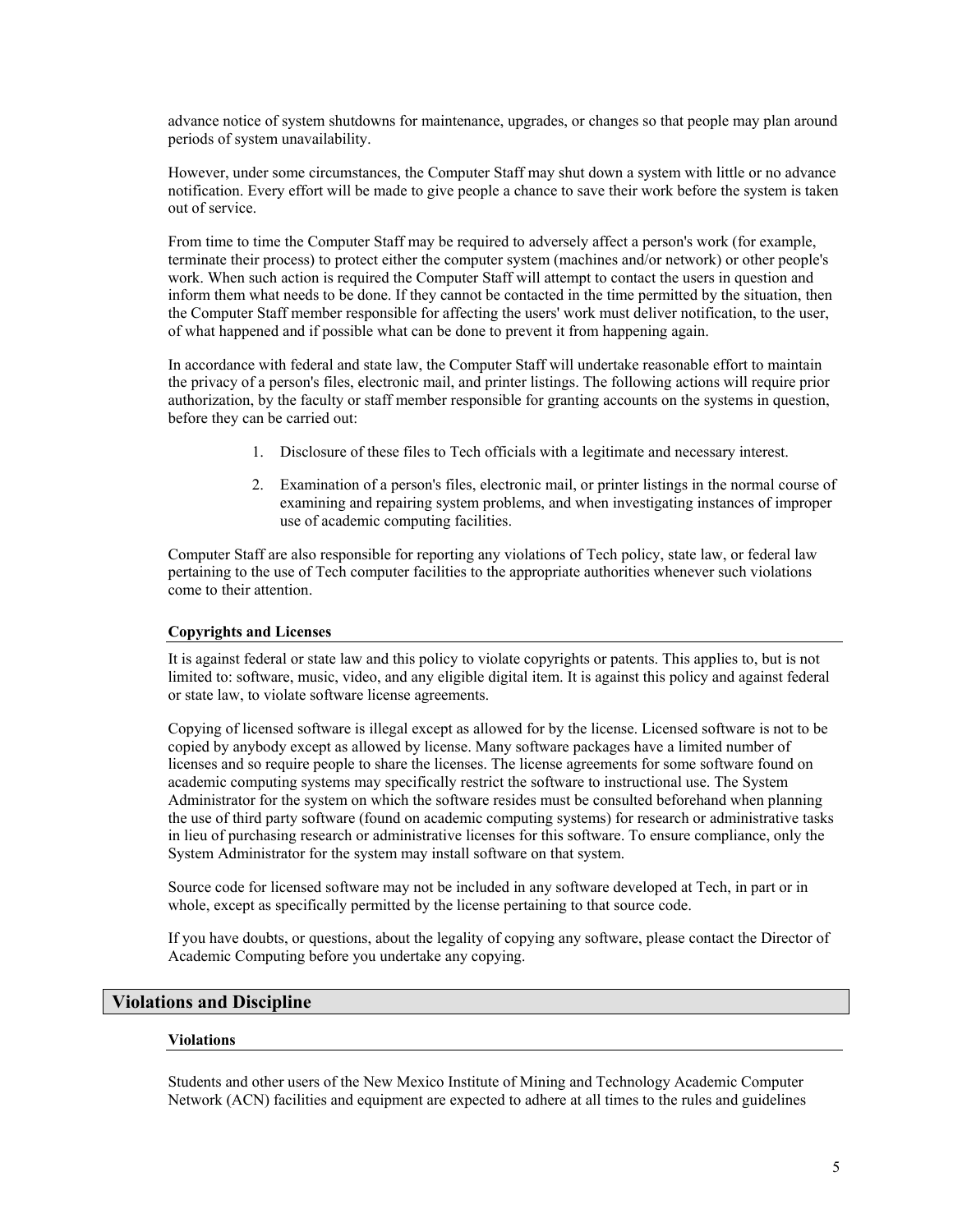established by state or federal law and by this document and related documents adopted by other academic departments. Individuals who violate these rules are subject to disciplinary action as indicated below.

The disposition of situations involving a violation of the policies set forth in this document and the penalties that may be imposed upon the person guilty of the violation(s) are described in this section.

Accidental infractions of this policy such as poorly chosen passwords, overloading systems, excessive disk space consumption, poor judgment, and so on, are typically handled internally in an informal manner by electronic mail or in-person discussions.

More serious infractions, such as unauthorized use, denial of service, attempts to steal passwords or data, attempts to steal licensed software, violations of Tech policies, harassment, or repeated minor infractions, may result in the temporary or permanent loss of academic computer system privileges without advance notice or warning.

Offenses that are in violation of state or federal laws can result in immediate loss, without advance notice or warning, of all academic computing privileges. The appropriate authorities will be notified of any such infractions, and penalties may be imposed under Tech regulations, New Mexico law, or the laws of the United States including the New Mexico Statutes 1978, Annotated, Chapter 30, Article 45.

## **Bringing of Charges**

Charges of violations of these rules may be brought by any member of the student body, staff, and faculty. Charges should be directed to the faculty or staff member responsible for the academic computing system involved with the infraction. That person will determine if further action is required. He or she may require that the charges be made in writing. Normally, charges will be brought within ten days of the alleged violation, but in special cases the time limitation may be extended.

## **Notification of Charges**

If further action is required, the faculty or staff member will turn the matter over to the ACN Discipline Committee. This committee is comprised of two members of the faculty, two students, and a Computer Staff member from the system involved (all of whom are users of the ACN and familiar with its operations). Members are selected and appointed by the Vice President for Academic Affairs. The committee will, after meeting with the individual charged and other parties who have information relevant to the case, decide what penalties, if any, are appropriate to the case.

## **Discipline Policy**

Users of New Mexico Tech Academic Computer Network (ACN) facilities and equipment are expected to fully adhere to the general Rules, Regulations, and Guidelines established by the Vice President for Academic Affairs in the Student Handbook. Students who violate the rules will be subject to the disciplinary procedures and penalties as enumerated in the General Campus Rules and Disciplinary Policy sections of the Handbook. Faculty and staff using ACN facilities and equipment are subject to the policies and procedures set forth in the Disciplinary Action section of the New Mexico Tech Employee Handbook. Some situations involving faculty may be covered by regulations governing academic freedom and tenure. Users are fully subject to the appropriate state and federal laws as well.

If a violation is sufficiently serious, the matter will be referred to the appropriate authority (e.g., the Director of Academic Computing, Dean of Students, Vice President for Academic Affairs, Human Resources Director).

If a complaint concerns the appropriate nature of content, such as electronic mail or World-Wide-Web homepage, a Mediating Committee composed of the Dean of Students, Director of Public Information, Director of Academic Computing, and President of the Student Association, or their designees, will meet